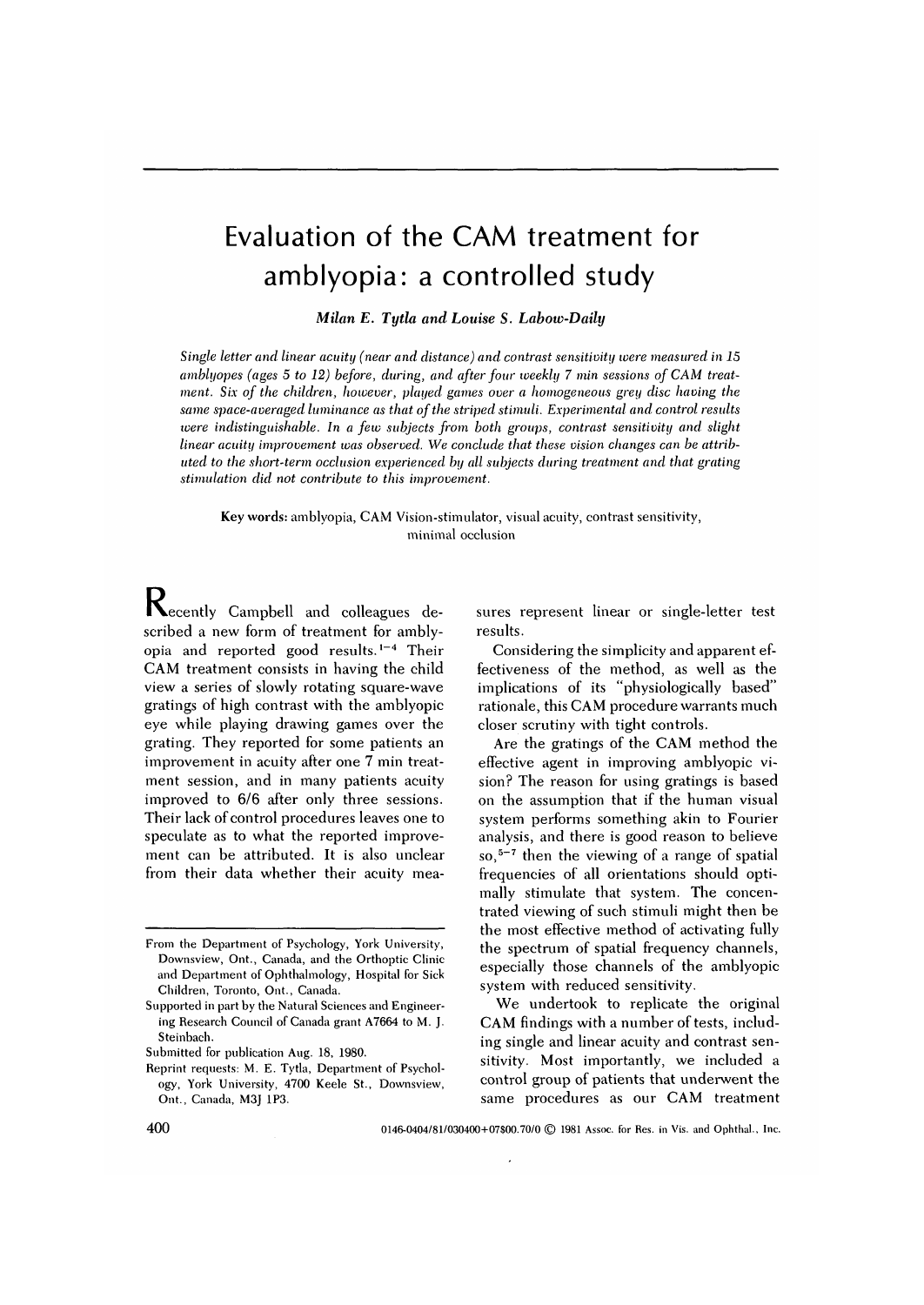



Fig. 1. Change in single and linear acuity at distance and near, measured at the indicated times after treatment for the experimental  $(\triangle)$  and control  $(\triangle)$  subjects. Except in cases of superimposed datum points, the upper apex of the triangle indicates acuity. Encircled points represent subjects having had no previous treatment.

group but whose visual systems were not activated by gratings.

## **Methods**

The 15 subjects of this study were either clinic patients or referrals. Complete visual histories were available for all. Their relevant visual characteristics are summarized in Table I. All subjects had clear medias and normal fundi.

Each subject visited the clinic for 4 consecutive weeks and returned for one visit 1 month after this trial period. Table II illustrates the tests taken on each visit. During all tests and treatment, subjects wore complete optical correction. The acuity mea-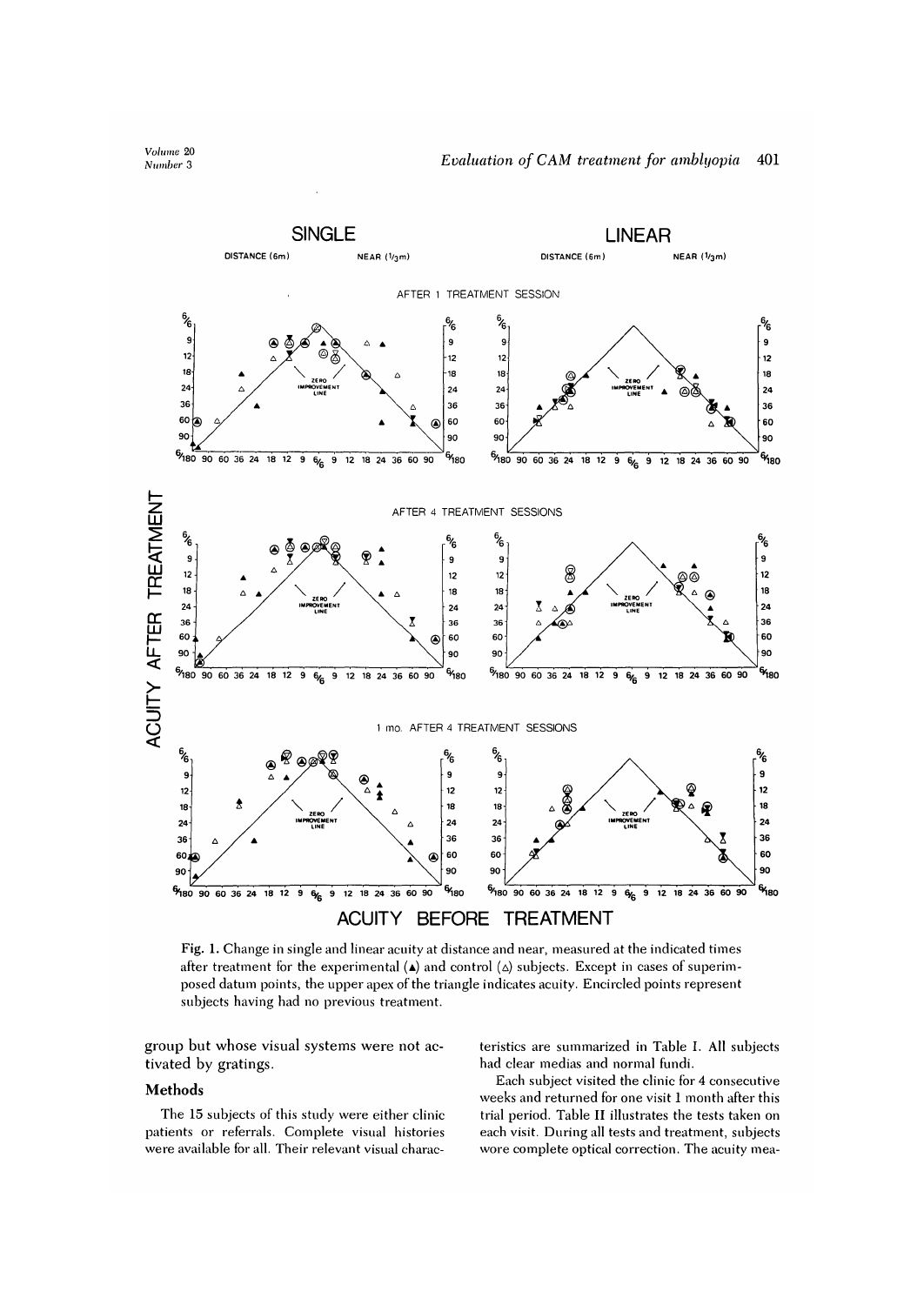|                        |           |     |                                                                         |                                               | Tupe              | Previous                                 | Amblyopic Acuity             | Pretreatment           |  |
|------------------------|-----------|-----|-------------------------------------------------------------------------|-----------------------------------------------|-------------------|------------------------------------------|------------------------------|------------------------|--|
| Subject                | Age       | Sex | Correction                                                              | Fixation                                      | Amblyope          | <b>Treatment</b>                         | Linear                       | Single                 |  |
| Experimental:          |           |     |                                                                         |                                               |                   |                                          |                              |                        |  |
| KS                     | 5         | F   | $R + 0.50$                                                              | R Steady,<br>mac border                       | Strab             | None                                     | N 6/36<br>$D 6/30 + 1$       | 6/18<br>6/18           |  |
| <b>SM</b>              | 6         | F   | $L + 0.50$<br>$R + 4.50, +1.00 \times 90$<br>L +6.00, +1.00 $\times$ 90 | L Normal<br>R Normal<br>L Wandering,          | $Strab+$<br>aniso | Occl                                     | $N$ 6/36<br>D 6/60           | $6/24 - 1$<br>6/36     |  |
| CD                     | 6         | M   | R Plano<br>$L + 5.00$                                                   | paramac<br>R Normal<br>L Steady,              | Aniso             | Occl                                     | $N$ 6/36-1<br>$D_6/36-1$     | 6/24<br>6/24           |  |
| ID                     | 12        | M   | $R + 1.00$ , $+1.50 \times 90$<br>L +1.50, +2.50 $\times$ 90            | mac border<br>R Normal<br>L Steady,           | Strab             | Occl                                     | $N$ 6/24<br>$D 6/24 + 1$     | $6/24 + 1$<br>6/12     |  |
| SL.                    | 12        | M   | $R - 0.25$                                                              | paramac<br>R Unsteady,<br>parafov             | Strab             | None                                     | $N$ 6/18<br>$D 6/24 + 1$     | 6/9<br>$6/9 - 1$       |  |
| <b>DM</b>              | 7         | F   | $L - 0.25$<br>R Plano, $+1.75 \times 105$<br>L $-7.50, +4.00 \times 90$ | L Normal<br>R Normal<br>L Steady,<br>paramac  | Aniso+<br>strab   | Occl:<br>surg                            | N 6/60<br>D 6/60             | 6/60<br>2/60           |  |
| ĮС                     | 5         | M   | $R + 1.00$<br>L +1.00, +0.50 $\times$ 95                                | R Normal<br>L Steady,<br>parafov              | Strab             | Surg                                     | $N$ 6/12-2<br>$D_6/18+1$     | $6/6 - 3$<br>6/12      |  |
| CН                     | 8         | M   | $R + 0.50$<br>$L + 3.50$                                                | R Normal<br>L Steady,<br>paramac              | Aniso             | None                                     | $N$ 6/60<br>$D -$            | 3/60<br>$2 - 3/60$     |  |
| AR                     | 10        | м   | $R + 3.00$<br>L +2.50, +2.50 $\times$ 95                                | <b>R</b> Normal<br>L Wandering.<br>mac border | $Strab+$<br>aniso | Occl<br>tried                            | $N$ 6/60<br>$D -$            | 6/60<br>$2 - 3/60$     |  |
| Control:               |           |     |                                                                         | to near disc                                  |                   |                                          |                              |                        |  |
| MS1                    | ${\bf 5}$ | M   | R +2.00, +0.25 $\times$ 90<br>L +1.25, +0.75 $\times$ 85                | R Normal<br>L Unsteady,<br>mac border         | Strab             | $O$ ccl;<br>$P.I.+$<br>atropine;<br>surg | $N$ 6/24<br>D 6/24           | 6/9<br>$6/12 + 1$      |  |
| $\mathsf{I}\mathsf{W}$ | 12        | M   | R Plano<br>$L + 5.00$                                                   | R Normal<br>L Unsteady,<br>paramac            | Aniso             | Occl                                     | $N$ 6/60<br>$D$ 6/60         | 6/60<br>5/60           |  |
| SZ                     | 6         | F   | $R + 2.00$<br>$L + 2.00$                                                | R Normal<br>L Steady,<br>paramac              | Strab             | Occl:<br>$occl +$<br>atropine;<br>surg   | $N$ 6/18-2<br>$D 6/36 + 1$   | $6/18 - 1$<br>$6/18-1$ |  |
| MS <sub>2</sub>        | 5         | F   | R +4.50, +0.50 $\times$ 90<br>$L + 5.00, +1.50 \times 105$              | R Normal<br>L Unsteady<br>paramac             | Strab             | $O$ ccl:<br>surg                         | N 6/36<br>D 6/60             | 6/36<br>$6/36 - 1$     |  |
| <b>IH</b>              | 6         | F   | $R + 0.50$<br>$L + 0.50$                                                | R Normal<br>L Steady,                         | Strab             | None                                     | $N$ 6/24 - 1<br>$D 6/24 - 2$ | $6/6 - 2$<br>$6/6 - 2$ |  |
| RG                     | 10        | M   | $R - 0.25$ , $+0.50 \times 180$                                         | mac border<br>R Steady.<br>paramac            | Strab             | None                                     | $N$ 6/18 – 2<br>$D 6/24+1$   | 6/9<br>6/12            |  |
|                        |           |     | $L + 1.00$                                                              | L Normal                                      |                   |                                          |                              |                        |  |

# **Table I.** Visual and ocular status of subjects

Mac = macular; paramac = paramacular; parafov = parafoveal; strab = strabismus; aniso = anisometropia; occl = occlusion; surg =<br>surgery; N = near; D = distance; P.I. = phospholine iodide.

sure represents Snellen and Sheridan-Gardiner single optotypes, both taken at 6 and 0.33 meters. When measuring acuity, we encouraged the subject to read beyond what appeared initially to be his acuity limit.

Contrast sensitivity (I/threshold contrast) to vertical sinusoidal gratings was measured for the amblyopic and nonamblyopic eye separately by a modified CRT technique described by Campbell and Green.<sup>8</sup> The screen subtended 13 by 10 deg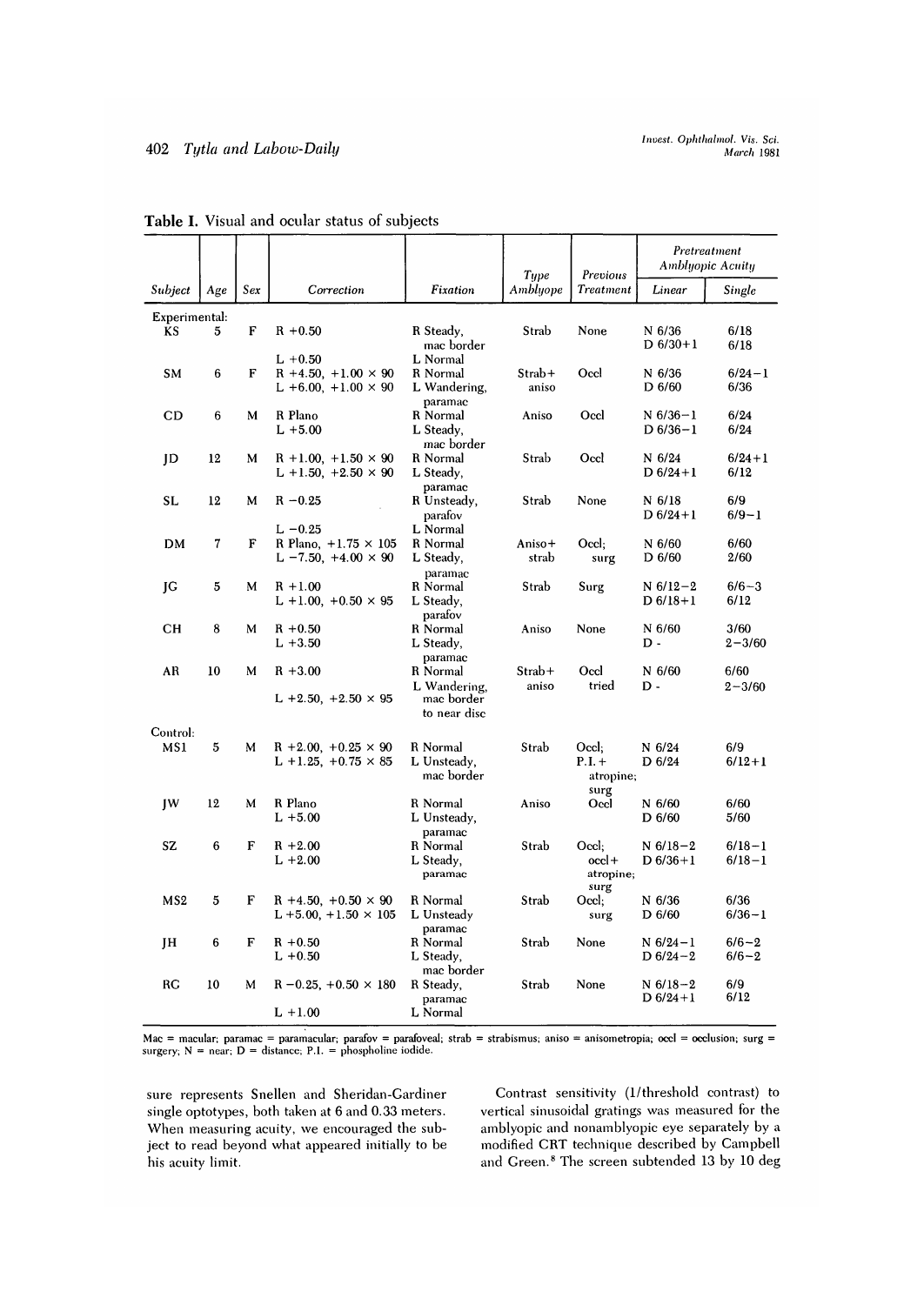

Fig. 2. Relative threshold plots representing the ratio of amblyopic to nonamblyopic threshold contrast for the spatial frequency range tested. Pretreatment (•) and 1 month posttreatment (•)ratios are shown. An ordinate value around 1 indicates similar contrast sensitivities between the amblyopic and nonamblyopic eye of the subject. Values greater than 1 mean the amblyopic eye is less sensitive (i.e., requires more contrast) than the nonamblyopic, by that factor.

with a 1 deg horizontal fixation line. Spatial frequency ranged from 0.5 to 17.0 cy/deg, with contrast ranging from zero to 53% about a mean luminance of  $10 \text{ cd/m}^2$ . The subject, with one eye occluded, initially adapted to the screen at mean luminance for 5 min. A high-contrast grating was then presented, its contrast logarithmically reduced, and it was the subject's task to call "Stop" the instant the grating disappeared. With contrast at zero, it was then slowly increased and the subject again called "Stop" the instant the grating reappeared. A new spatial frequency was then randomly selected, and this procedure continued until the frequency range was exhausted for the eye. This eye was then occluded, and the procedure was repeated with the fellow eye. For each eye, three such descending-ascending threshold

**Table II.** Order of tests taken on each clinic day

|                      | Visit |   |   |                           |                          |  |  |
|----------------------|-------|---|---|---------------------------|--------------------------|--|--|
| Test                 | 1     | 2 | 3 | 4                         | 1 mo. after<br>treatment |  |  |
| Acuity               | x     | X | X | х                         | x                        |  |  |
| Cover test           | X     |   |   |                           | X                        |  |  |
| Prism cover test     | X     |   |   |                           | X                        |  |  |
| Worth four dot       | X     |   |   |                           | X                        |  |  |
| Wirt stereotest      | X     |   |   |                           | X                        |  |  |
| Bagolini glasses     | X     |   |   |                           | x                        |  |  |
| Visuscope            | X     |   |   |                           | x                        |  |  |
| Contrast sensitivity | X     | X |   |                           | х                        |  |  |
| Treatment            | x     | X | X | x                         |                          |  |  |
| Contrast sensitivity | X     | X | X | $\boldsymbol{\mathrm{x}}$ |                          |  |  |
| Acuity               | x     | X | x | X                         |                          |  |  |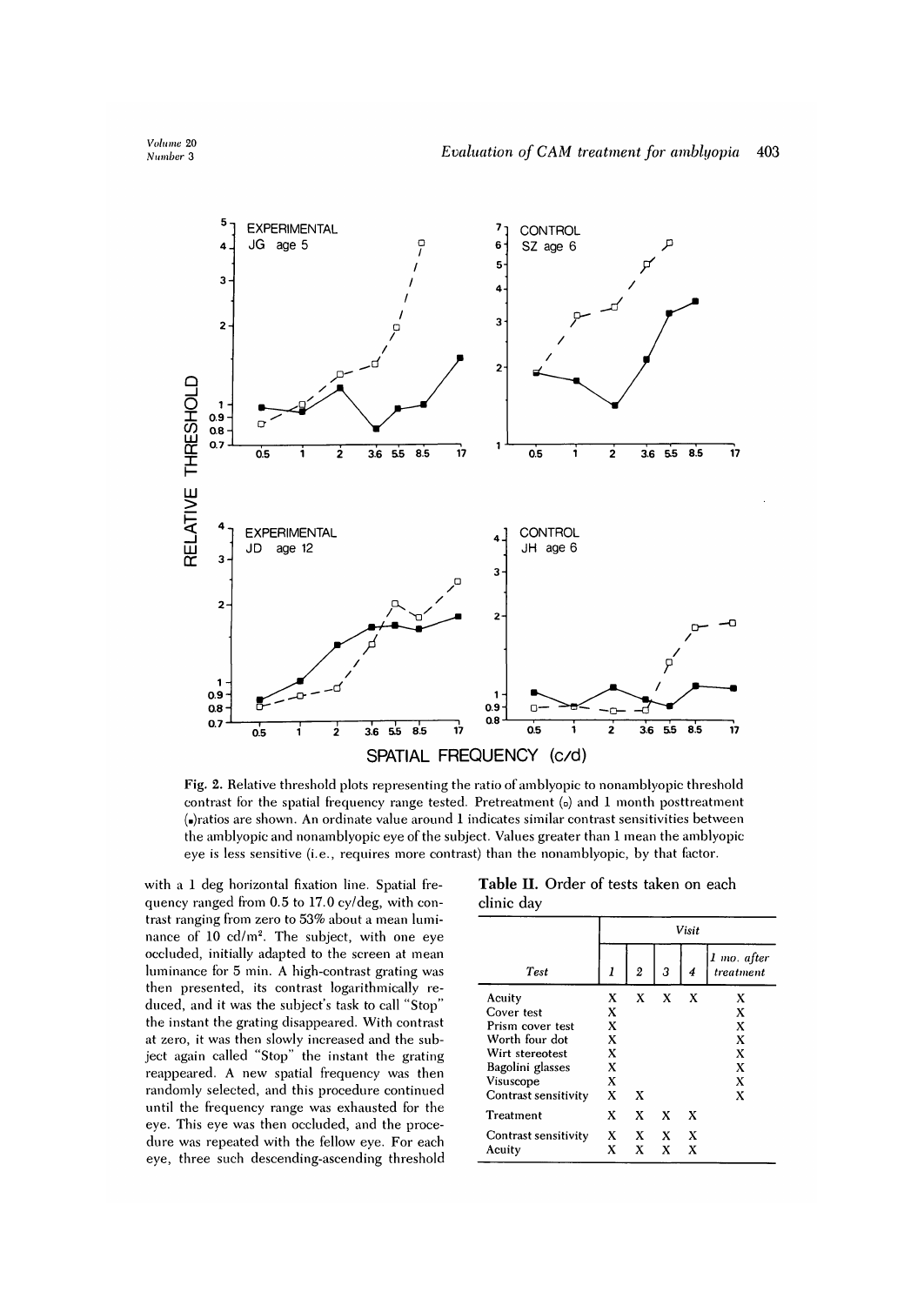pairs were taken per frequency after five to 10 initial practice sessions. We placed great emphasis on having the subject *just* detect the presence or absence of the grating and for the younger children a game was made of it. With this method of limits, interest could be maintained easily in children of age 4 and older. One complete contrast sensitivity session lasted approximately 20 min.

The subjects were randomly assigned to one of two groups. For the experimental group, in which there were nine subjects, treatment consisted of having the child, with his nonamblyopic eve fully occluded, play drawing games (Xs and Os, connecting dots, etc.) on a transparent sheet positioned over a rotating (1 rpm), high-contrast square-wave grating (10 cm diameter). This play was always supervised by an orthoptist to ensure active participation. A comfortable viewing distance of 28 cm was maintained most of the time by all subjects. At this distance the seven grating plates supplied with the CAM Vision-Stimulator (Clement Clarke International Ltd.) ranged in spatial frequency from 0.25 to 16.0 cy/deg in octave increments.

The selection of spatial frequencies to be used during the 7-min treatment period was based on the contrast sensitivity results; the first grating in this period was of a frequency one octave coarser than the frequency at which the amblyopic and nonamblyopic eyes diverged in sensitivity. The child received that frequency and the remaining higher ones, in ascending order and equally timed, for the 7-min treatment session. This treatment procedure follows closely that described by the Campbell group and the instructions accompanying the CAM Vision-stimulator.

The six subjects of the control group were treated precisely as those of the experimental group, with the exception that they played games over a grey disc of the same mean luminance as that of the treatment gratings. For both groups, neither the parents nor the patients were told of the treatment condition, but the parents knew that their child could be in one of the two groups. To control for possible experimenter bias, the person administering treatment was not the person assessing acuity or contrast sensitivity.

# Results

Fig. 1 illustrates the change in linear and single letter acuity from before treatment to the indicated times of measurement after treatment. Improvement is indicated by points lying above the diagonal lines. As treatment progressed, there was slow but steady improvement in single letter acuity in the majority of cases. On average, however, linear acuity gains did not approach that of single letter. Most importantly, it can be seen that the experimental group's performance was indistinguishable from that of the control group.

The four relative threshold plots shown in Fig. 2 describe the changes in contrast sensitivity as a function of spatial frequency and were chosen to illustrate the performance extremes. For all subjects tested, amblyopiccontrast sensitivity before treatment was progressively reduced (with respect to the nonamblyopic fellow) as spatial frequency increased, as can be seen by the pretreatment ratio curves sloping upward to the right. Experimental Subject J. G., whose pretreatment near-linear acuity of  $6/12 - 2$  did not change, showed substantial middle-frequency improvement in amblyopic sensitivity. The acuity of experimental Subject J. D. improved from 6/24 to 6/12, yet he exhibited no contrast sensitivity change over the spatial frequency range tested. Of the control subjects, the acuity of Subject S. Z. remained at  $6/18 - 2$  throughout treatment. Her amblyopic contrast sensitivity, however, showed large improvement for the low and middle frequencies but was still significantly reduced from normal. Finally, the acuity of control Subject J. H. improved from  $6/24 - 1$  to  $6/12 + 2$ , and her amblyopic contrast sensitivity equaled that of her nonamblyopic eye over the spatial frequency range we tested.

There were no changes in the size of the deviation in the strabismic subjects. Examination with a Visuscope revealed a change of fixation in only two experimental subjects and one control subject, and the change for all three was from steady paramacular to steady macular fixation. Stereoacuity improved in two experimental subjects (from 200 to 100, and 3000 to 200 sec arc) and two control subjects (from 0 to 400, and 0 to 3000 sec arc). There was no relationship between these changes in fixation or sensory status and changes in acuity or contrast sensitivity. None of our subjects developed intractible diplopia as warned by Campbell et al.<sup>3</sup>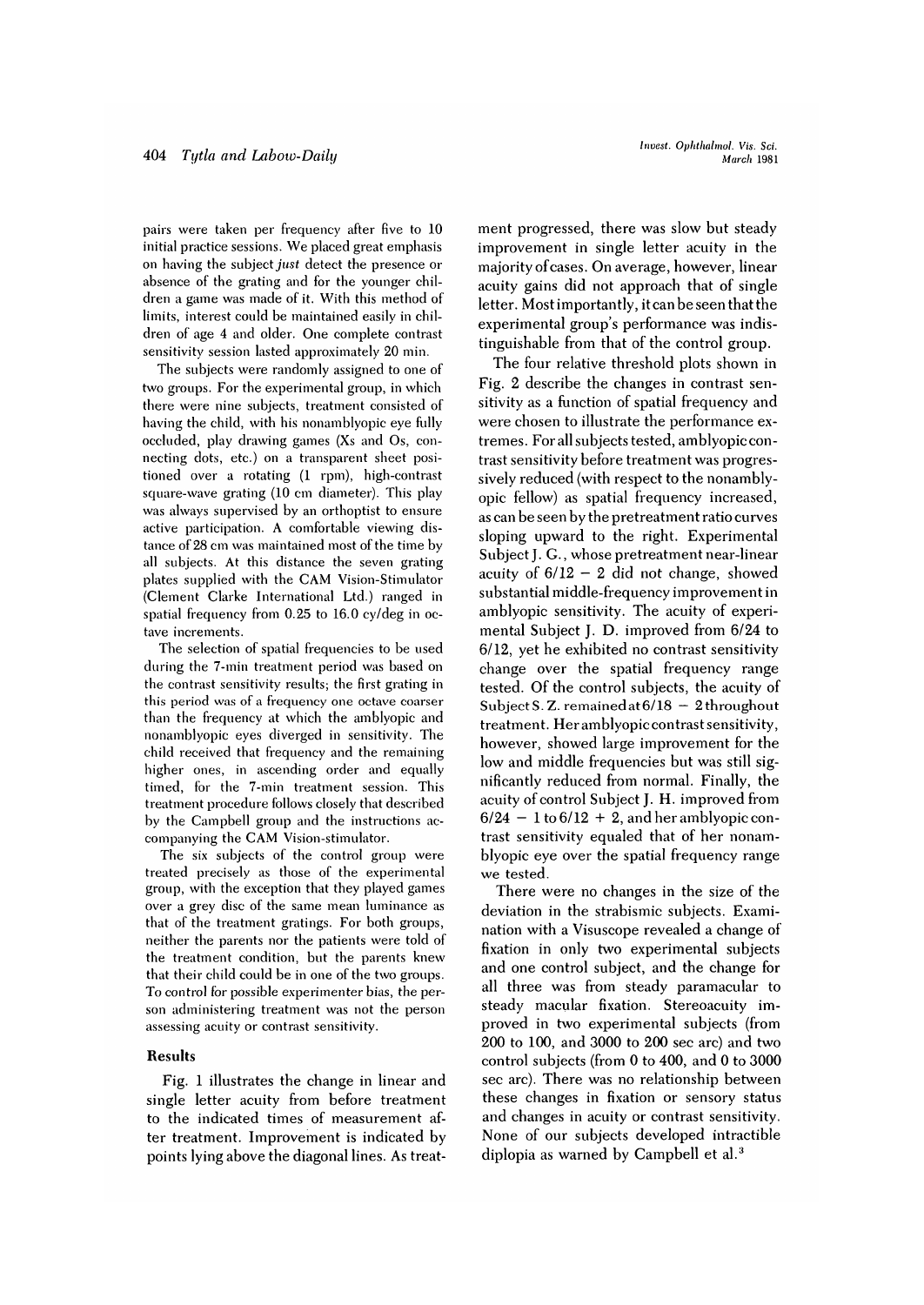# **Discussion**

*Grating vs. homogeneous grey field stimulation.* In light of the acuity and contrast sensitivity results from the subjects we tested, we believe it makes no difference whether gratings are used in the CAM amblyopia treatment. A number of factors may account for the experimental and control groups' results being equal. Assuming for the moment that gratings during the stimulation period can reactivate the less sensitive spatial frequency channels of an amblyopic visual system, it might be argued that our measurement of contrast sensitivity of both the experimental and control subjects constituted grating treatment in itself. In our laboratory, as part of other research, we have measured the contrast sensitivity of numerous amblyopes, each receiving 10 to 30 times the sine-wave grating exposure of our CAM subjects. We have yet to see any change in contrast sensitivity or acuity beyond practice effects and day-to-day variability with such measurement. Improvement after the passive viewing of sine gratings has also yet to be reported in the literature. Ciuffreda et al.<sup>9</sup> specifically measured the effect on amblyopic acuity of the passive viewing of high contrast square-wave gratings and found no improvement.

Assuming, on the other hand, that grating stimulation is ineffective, one might attribute the equal performance between the two groups to the fact that the subjects of both groups received equal amounts of short-term occlusion while performing supervised visual tasks. Minimal occlusion has been shown to have positive effects on amblyopic acuity.<sup>3, 10</sup>

*Has vision improved?* The average amount of improvement shown by our subjects (experimental or control) pales in comparison to that shown by Campbell and colleagues for the comparable number of treatment sessions. As Burian and von Noorden<sup>11</sup> point out, and as is a common clinical practice, because most amblyopes exhibit substantial crowding (as do ours), it is linear acuity improvement that is sought after in the treatment of amblyopia. Although we have found increased single letter acuity scores (of two lines on average), the distance linear acuity scores after

four treatment sessions remained unchanged in six subjects (two of which did not have measurable distance linear acuity before or after treatment), improved by one line in three subjects, and regressed by one line in two subjects. We feel this outcome falls within subject and testing variability. The acuity of the remaining four subjects (three of whom are control) increased by two lines. Acuity increments greater than this have been obtained with successive acuity measurement alone. <sup>12,</sup> <sup>13</sup> That such nontreatment factors car account for these acuity results is particularly evident upon viewing the change in the distance linear acuity scores between the four session measure and that of 1 month posttreatment, during which there was no treatment of any kind. One sees both positive and negative changes in acuity scores.

As part of another study at this clinic, six patients (four experimental and two control to date) have undergone ten 7-min treatment sessions of CAM. Their results fit very well with those presented here. Other studies have also yielded acuity results in agreement with ours. **9, 14-17** They all find little or no acuity improvement with CAM.

Despite these negative findings in acuity performance, in six of our 15 subjects (two experimental, four control), the sensitivity to contrast did improve for low and/or middle spatial frequencies, depending on the subject. The data from three of these subjects are shown in Fig. 2. Since on all occasions of contrast sensitivity measurement both the amblyopic and nonamblyopic eyes were tested, these positive changes in amblyopic sensitivity cannot be due to increased familiarity with the technique or to criterion shifts and therefore probably represent true improvements in sensitivity. Amblyopic contrast sensitivity for experimental Subject J. G. is now equal to his nonamblyopic sensitivity for gratings of 0.5 to 8.5 cy/deg, and control Subject J. H. now has equal contrast sensitivity for gratings up to 17 cy/deg. Because we have found no difference in response to treatment with or without gratings, we tentatively conclude that these improvements in contrast sensitivity are due to short-term occlusion, as